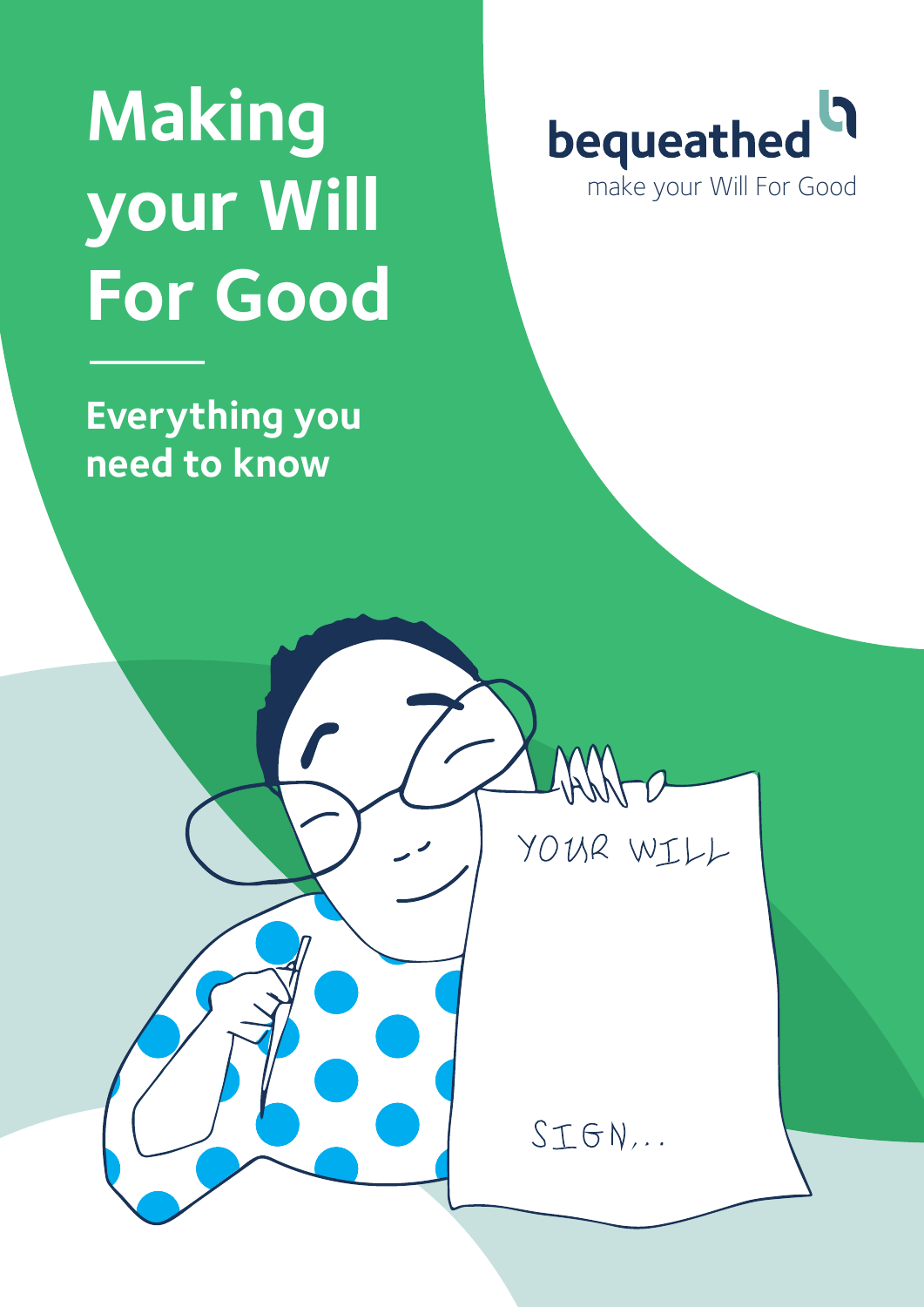## **Getting ready to make your will**

When you choose to make your Will For Good with Bequeathed, you'll find lots of guidance and explanatory notes on the screens as you go along, as well as an online chat facility.

And, of course, the legal professional you choose for your 30-minute appointment will be able to advise you an anything you're unsure about.

But we know you might want to do some preparation in advance, and this guide outlines everything you can expect to be asked as part of the online interview.

It's arranged to match the structure of the interview, and we've left plenty of space to make notes so you have all the information you need to hand when you come to make your will.



**Words in bold are included in the Glossary of legal terms you can find at the end of this guide. A fuller glossary is available on our website bequeathed.org/wills/glossary.**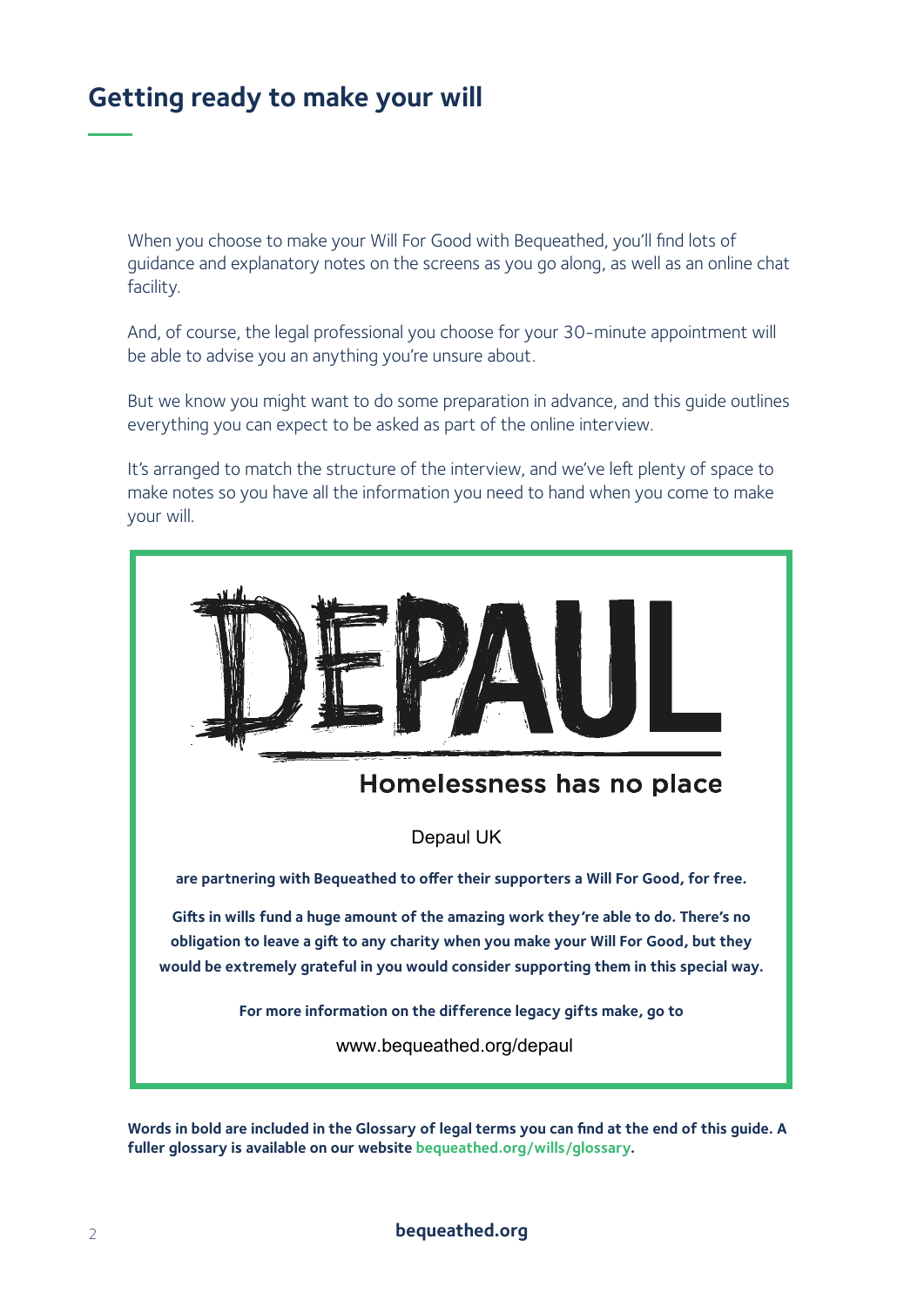# **The online interview - everything you'll be asked**

#### **Creator of the will**

We ask if you're making the **will** yourself, or with someone else's help. If someone is helping you, we'll let you know how you can both protect yourselves.

#### **Your data**

In order to make your will, we need to ask you for personal information and use it in particular ways. This section explains this in greater detail and asks you to consent to us using your answers.

#### **Your will**

We ask you to confirm that you understand what making a will means. We also ask if you are planning to leave anyone out of your will who would expect you to make provision for them.

#### **Sight and reading impairment**

We ask if you are blind, unable to see or unable to read so that an additional clause at the end (saying that the will has been read through to the **testator**) is added if needed.

#### **Age**

You must be at least 18 to make a valid will, unless you are on active military service. If you are over 70 you will see a note about the precautions you can take to demonstrate you have the required capacity to make your will.

#### **Sex**

We ask this question simply so that the finished will correctly uses terms such as "his" and "her", and so on.

#### **Children**

We ask if you have children and whether any are under 18. You will also be asked whether you have any stepchildren and, if you do, whether you would like to include them when you refer to 'children'.

#### **Testamentary capacity**

We ask questions relating to your physical and mental well-being to identify any issues that may prevent you understanding the nature and effect of your will when you make it.

#### **Value of your estate**

We ask for an estimate of the current value of your **estate**. You can get a figure by adding up the value of all your **assets**  and then taking away the total value of any **liabilities** you may have.



**bequeathed.org** 3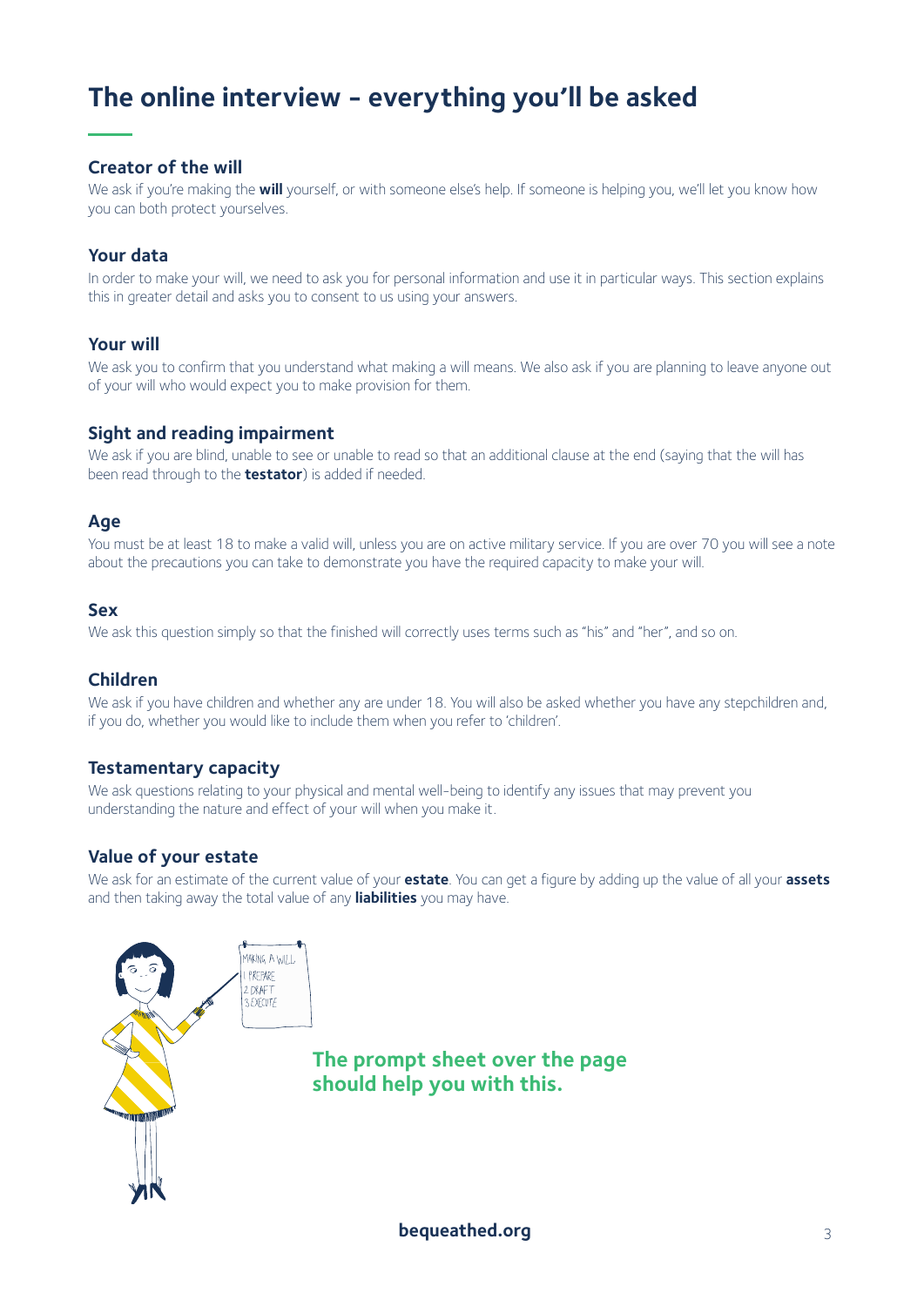#### **Assets Table**

| <b>ASSETS</b>                                         | VALUE (£) | <b>VALUE OF YOUR SHARE</b><br>(IF YOU ARE NOT SOLE<br>OWNER)* (£) | <b>TOTAL (£)</b> |
|-------------------------------------------------------|-----------|-------------------------------------------------------------------|------------------|
| Your main home                                        |           |                                                                   |                  |
| Other property(ies)                                   |           |                                                                   |                  |
| Car(s)                                                |           |                                                                   |                  |
| Money in bank accounts,<br>savings accounts and so on |           |                                                                   |                  |
| Investment account(s)                                 |           |                                                                   |                  |
| Jewellery                                             |           |                                                                   |                  |
| Other valuable items                                  |           |                                                                   |                  |
| <b>Business interests</b>                             |           |                                                                   |                  |
| Personal possessions                                  |           |                                                                   |                  |

\*If you own an asset jointly with your spouse, partner or other person, treat it as being in equal shares, for this purpose only.

| <b>LIABILITIES</b>            | <b>VALUE (£)</b> | <b>VALUE OF YOUR SHARE</b><br>OF THE LIABILITY (IF NOT<br><b>SOLELY RESPONSIBLE)</b><br>(£) | TOTAL (£) |
|-------------------------------|------------------|---------------------------------------------------------------------------------------------|-----------|
| Mortgage(s) outstanding       |                  |                                                                                             |           |
| Loans outstanding*            |                  |                                                                                             |           |
| Other debts and liabilities** |                  |                                                                                             |           |

\*Include such things as finance arrangements on a car, furniture, and so on.

\*\*Include such things as tax liabilities, court judgments, money owed to contractors, and so on.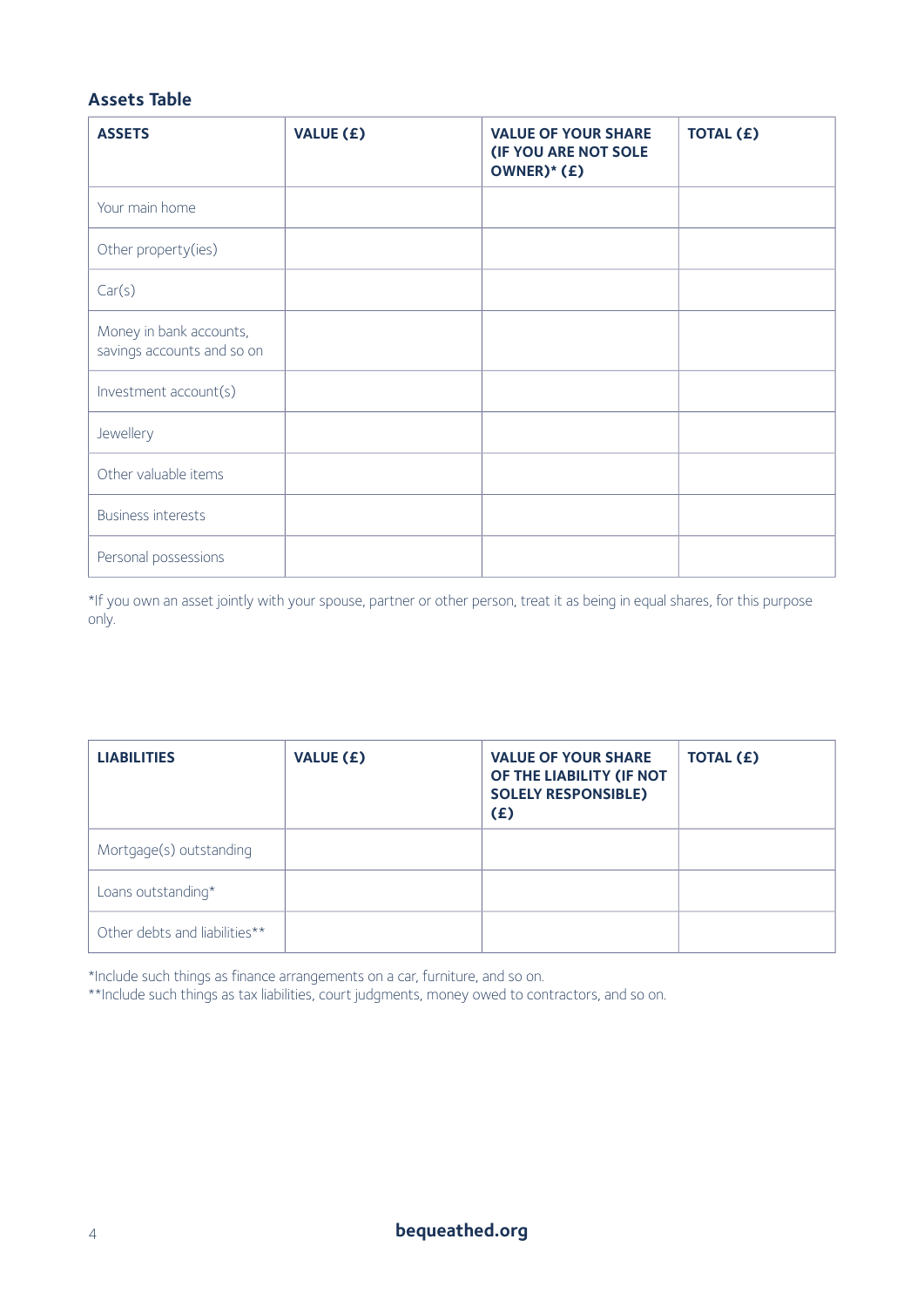#### **Your status**

We ask if you are married, a partner in a **civil partnership** or single. If you are married or in a civil partnership, you will be asked for the name and address of your spouse or civil partner. In the case of marriages, you will be asked if the marriage is a same-sex marriage.

#### **Funeral wishes**

We ask if you have any wishes in relation to your funeral. For example, you can specify if you wish to be buried or cremated, or if you want your body to be donated to medical science.

You could also ask for funeral donations to be made to a charity.

#### **Notes on any funeral wishes**

#### **Guardians**

If you have children under 18 you need to appoint **guardians**. **You'll need the full name and address of anyone you**  wish to appoint, and you can choose to also appoint substitute quardians in case your first choice of quardians is unable to act when the time comes.

| Notes on guardians |                                                            |
|--------------------|------------------------------------------------------------|
|                    | o.<br>ىلە<br>$\epsilon$ $\epsilon$<br>⋍<br><b>SW</b><br>Л. |
|                    |                                                            |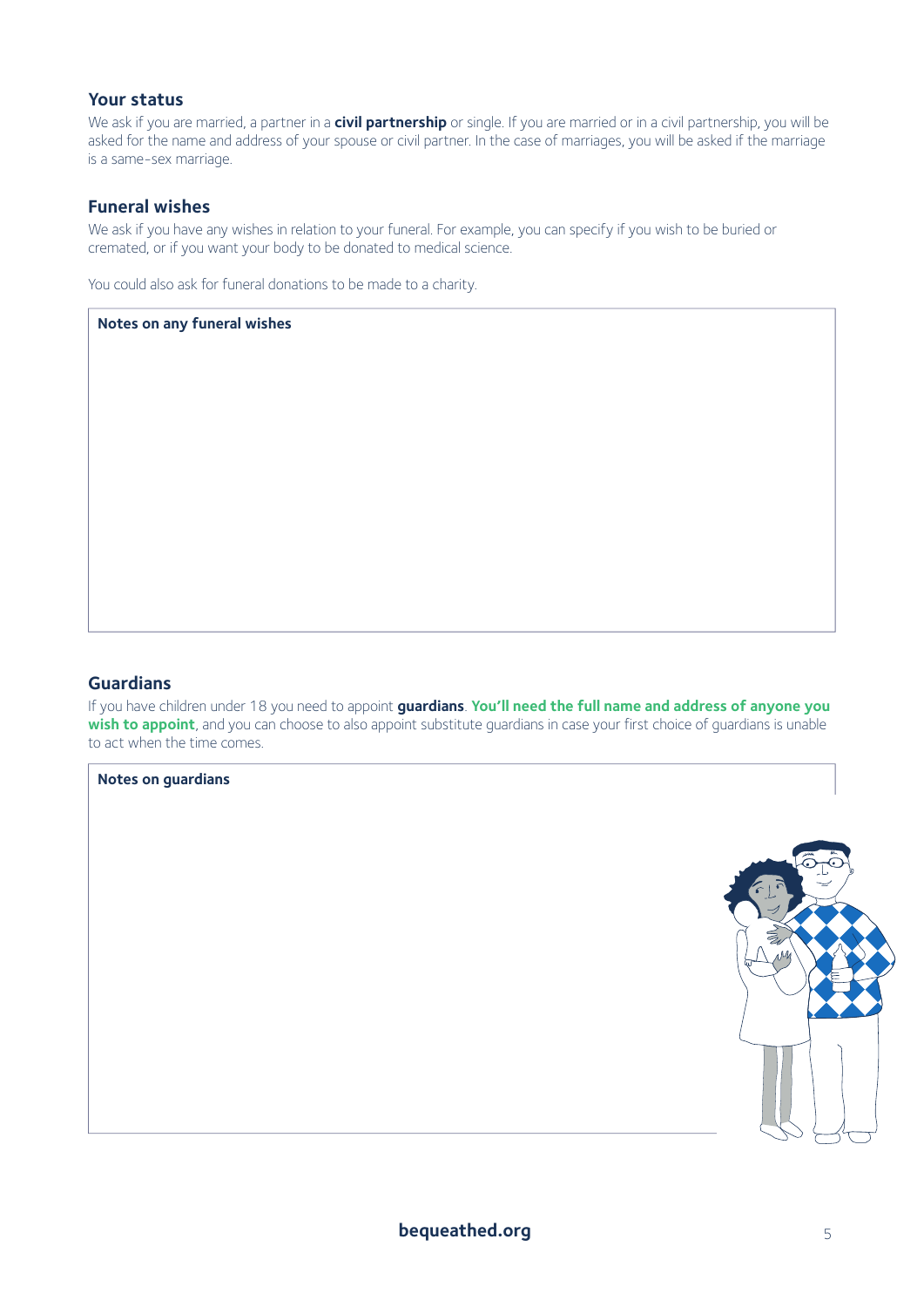#### **Gift of assets and personal possessions**

We ask if you want to give specific assets or possessions to particular people. **You will need to include a description of each item you wish to give away, the name and address of each recipient and their relationship to you (if any).**

**Notes on gifts of assets and personal possessions**

#### **Gift of land, buildings, and so on**

We ask you how you want to leave property such as buildings or land. Whatever you want to do with any property, **you will need to have the address and ideally the title number at the Land Registry.**

**Notes on gifts of land**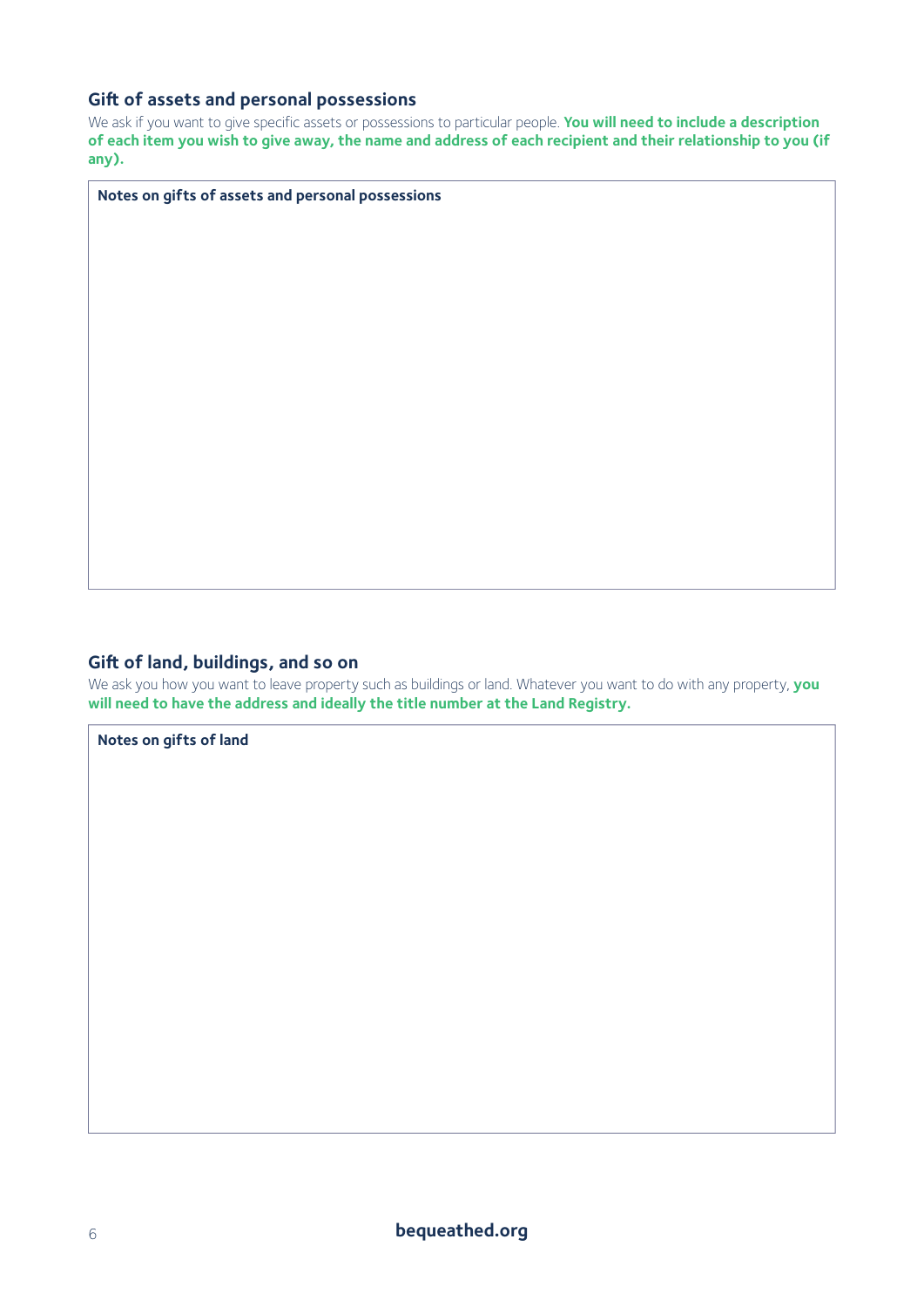#### **Gifts to charities**

Many people choose to continue their support for the causes they care about by including a gift to one or more charities in their will.

#### **Make your Will For Good and support**



Homelessness has no place

You can make a difference to young people facing the dangers of becoming homeless by leaving Depaul UK a gift in your will. Gifts in wills fund our work with young people facing homelessness and the problems that drive it, including relationship breakdown, poor mental health and unemployment.

Your gift means we can provide safe accommodation, help with education, training and employment and mental health support so that young people in crisis can get their lives back on track.

You can leave a cash gift, a percentage of your estate, or both. **All you need is the name of the charity or charities** as the interview will automatically add all of the other details.

| Notes on gifts to charities       |                 |
|-----------------------------------|-----------------|
|                                   |                 |
|                                   |                 |
|                                   |                 |
|                                   |                 |
|                                   |                 |
|                                   |                 |
| $\overline{\bullet}$<br>YOUR WILL | $\hat{\bullet}$ |
| S16W<br>7771WWW                   |                 |
|                                   |                 |
|                                   |                 |
|                                   |                 |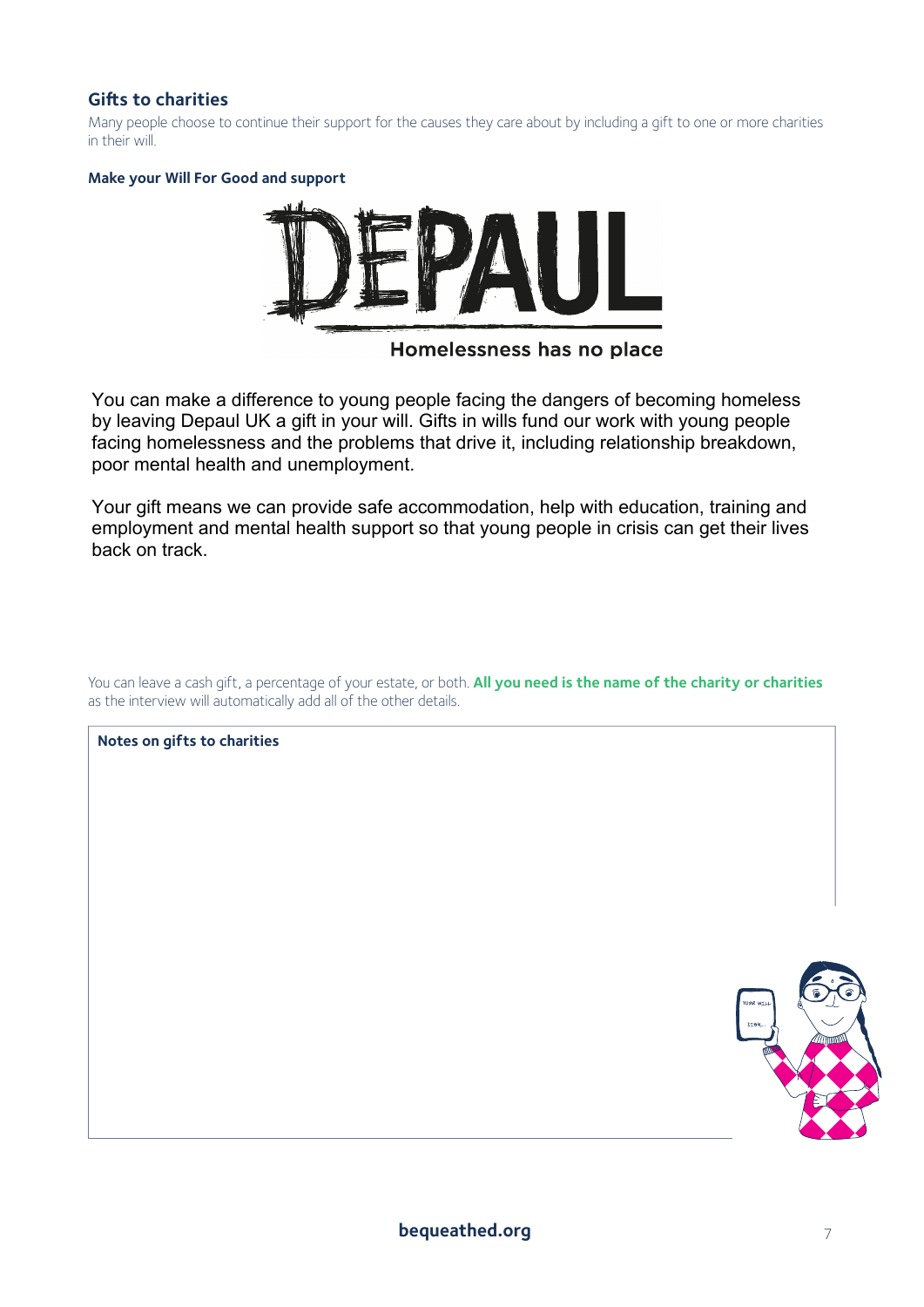#### **Cash gifts**

You can choose to leave gifts of money to people in your will. For each gift you wish to make, **you need the amount the person is to receive, whether the gift is to be free of inheritance tax, the full name and address of the recipient, and their relationship to you (if any).**

| Notes on cash gifts |  |
|---------------------|--|
|                     |  |
|                     |  |
|                     |  |
|                     |  |
|                     |  |
|                     |  |
|                     |  |
|                     |  |

#### **Gift of residuary estate**

Your **residuary estate** is anything left in your estate that you have not already dealt with elsewhere. You can choose for your residuary estate to pass to either of the following, or a combination of both:

- 1. gifts to specific **beneficiaries,** or a class of beneficiaries (for example siblings, nieces and nephews and so on)
- 2. a **discretionary trust** for a wide range of beneficiaries.

**You will need the full name and address of any specific beneficiaries, their relationship to you (if any), the proportion of the estate you're leaving them and whether they're to receive it outright or as a life interest.**

**If you're creating a trust you just need the class of beneficiaries or, if the trust is for specific people, the full name and address of each person and their relationship to you (if any).**

**Gift of tax-free allowance:** If you are married or in a civil partnership and have left your residuary estate to your spouse or civil partner, the interview will ask you whether you wish to include a gift of your **tax-free allowance**.

**Survivorship provision:** If you are married or in a **civil partnership**, you will be asked if your spouse or civil partner is older than you and if you have left your **residuary estate** to them to allow the correct taxation to be calculated.

**Receipts for gifts to minors:** If a recipient of a cash or specific gift is under 18, you can specify that their parent or guardian is authorised to give a receipt on their behalf, or that they can do so themselves if they have reached 16.

| Notes on residuary estate |
|---------------------------|
|                           |
|                           |
|                           |
|                           |
|                           |
|                           |
|                           |
|                           |
|                           |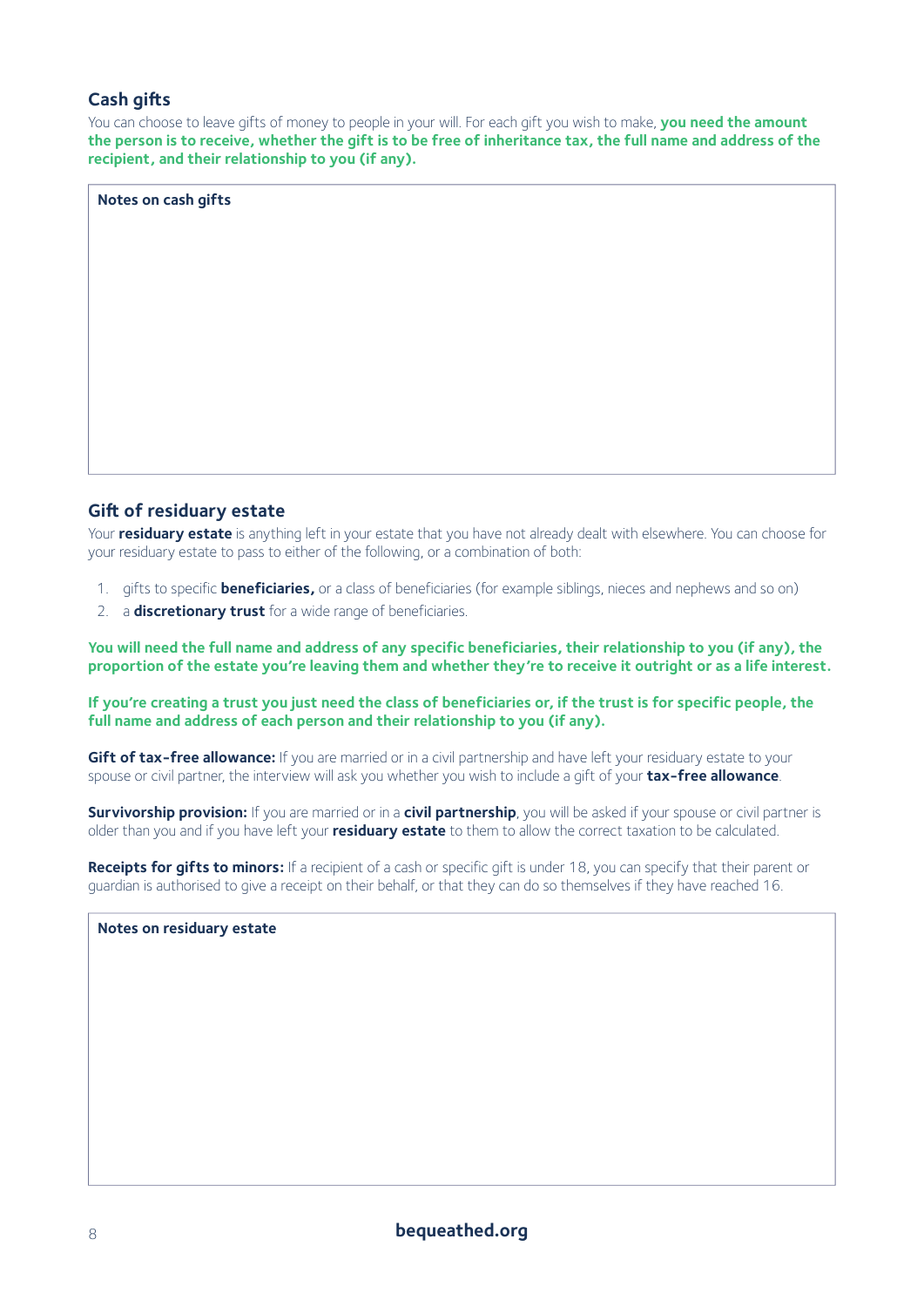#### **Executors**

Your **executors** will have the legal authority to act on your behalf, once you die, to finalise your affairs and to ensure that your estate is distributed in accordance with your will.

You can choose anyone who is over 18 and of sufficient **mental capacity**, and you also have the option to appoint one of our law firms. If you only select individuals, you will also be asked if you wish to appoint a substitute executor.

#### **You will need the full name and address of anyone you wish to appoint.**

| <b>Notes on executors</b> |  |  |
|---------------------------|--|--|
|                           |  |  |
|                           |  |  |
|                           |  |  |
|                           |  |  |
|                           |  |  |
|                           |  |  |
|                           |  |  |
|                           |  |  |
|                           |  |  |
|                           |  |  |
|                           |  |  |
|                           |  |  |
|                           |  |  |
| Letter of wishes          |  |  |

A **letter of wishes** is an informal document that sits alongside your will to give some additional guidance on your wishes to your executors and **trustees**, and any guardians you've appointed for your children.

**Notes on letter of wishes**

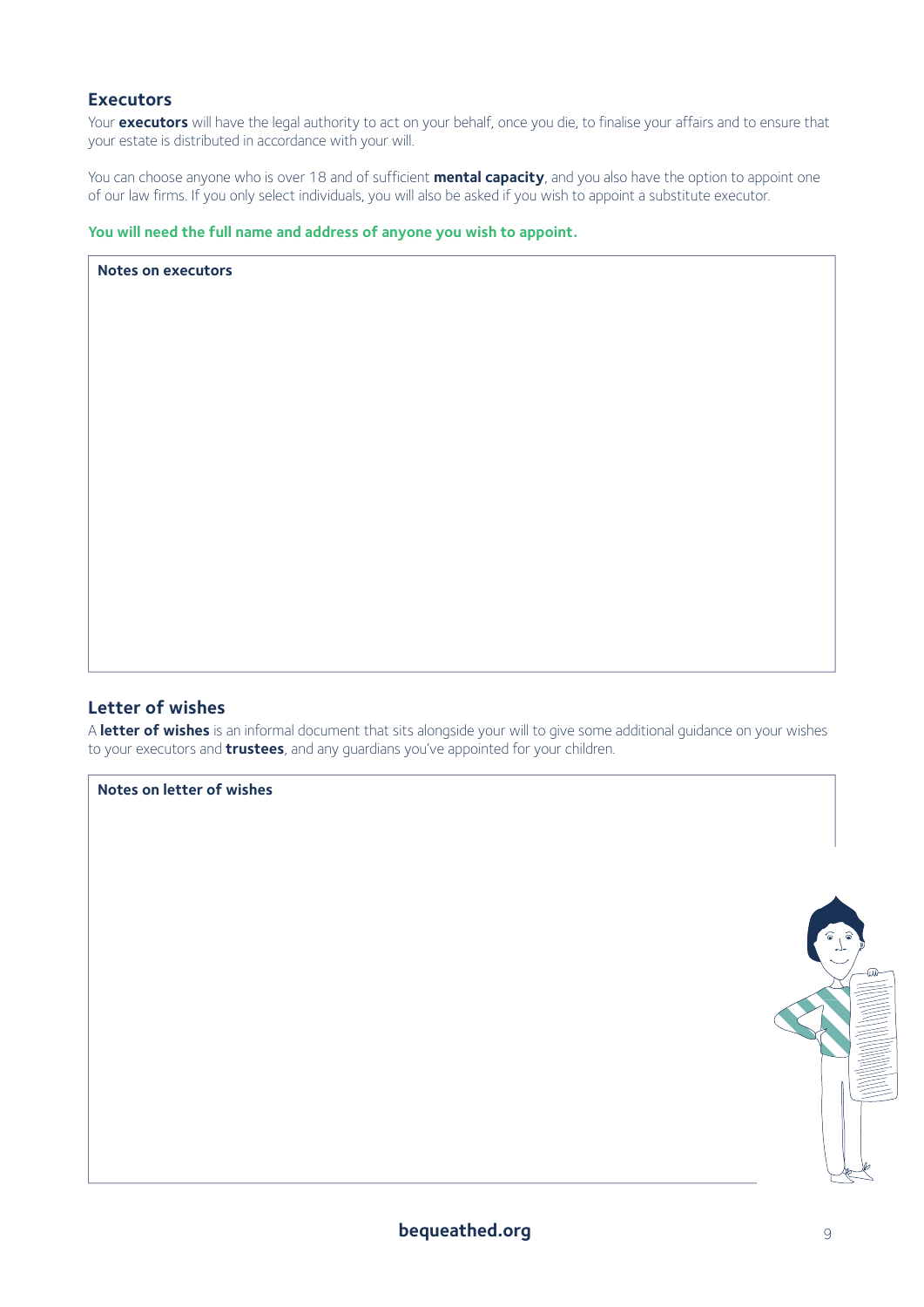## **Glossary**

**Assets:** The property, money, investments, and possessions owned or partly owned by the deceased at the date of death. It also covers amounts which would become payable on death (such as life insurance cover). Assets go to make up the **estate**.

**Beneficiary:** A person who will receive a legacy or a share in the estate of someone, by being either mentioned in a will or entitled under the rules of intestacy.

**Civil partnership:** A legally recognised relationship between two people, which is distinct from marriage but carries the same rights in respect of inheritance, property and so on. At the moment, civil partnerships can legally only exist between people of the same sex.

**Discretionary trust:** A trust in which the **trustees** have some control on how or when the property held on trust is distributed to the **beneficiaries**. The degree of control depends on the nature and amount of discretion given to the trustees.

**Estate:** A general term for the **assets** and **liabilities**  together - everything that belonged to the deceased, or which was owed to them (or would be owed to them on death), together with everything that the deceased owed or is to be paid on their death.

**Executor:** A person named in the will of a deceased, with the responsibility for administering the estate. The grant of probate will be made to the executor(s).

**Guardian:** A person who provides day-to-day care for a child under 18 both of whose parents (or those with parental responsibility) have died. They also make important decisions about that child's upbringing; from education and welfare to religion and medical treatment.

**Inheritance Tax (IHT):** A tax paid on an individual's **estate** which is worth more than £325,000 when they die. There are a number of exemptions and reliefs from inheritance tax.

**Land registry:** A non-ministerial government department that registers the ownership of land and property in England and Wales.

**Letter of wishes:** A document that accompanies a will and sets out the testator's wishes and guidance to their executors on what should happen after their death. A letter of wishes is not legally binding.

**Liabilities:** The debts owed by the deceased on their death, including any credit card payments, mortgage, and other things that the **estate** would be liable to pay.

**Mental capacity:** Being able to make your own decisions. Someone without mental capacity is unable to make their own decisions due to an illness or disability.

**Residuary estate:** The estate that remains after all debts and liabilities have been paid, and (if there was a will) all specific gifts have been made over to the relevant beneficiaries. May also be referred to as the 'residue'.

**Tax free allowance (nil rate band):** The inheritance tax-free allowance is currently set at £325,000. If an estate is worth less than this, there will be no **inheritance tax** to pay.

**Testator:** A person who makes a **will**.

**Trustee:** The person (or it can be a corporate body) who holds legal ownership of property held on trust, and is responsible for the administration and distribution of the trust property to the beneficiaries.

**Will:** A binding testamentary document that allows a testator to appoint executors to administer their estate and dispose of it to the beneficiaries chosen by the testator.

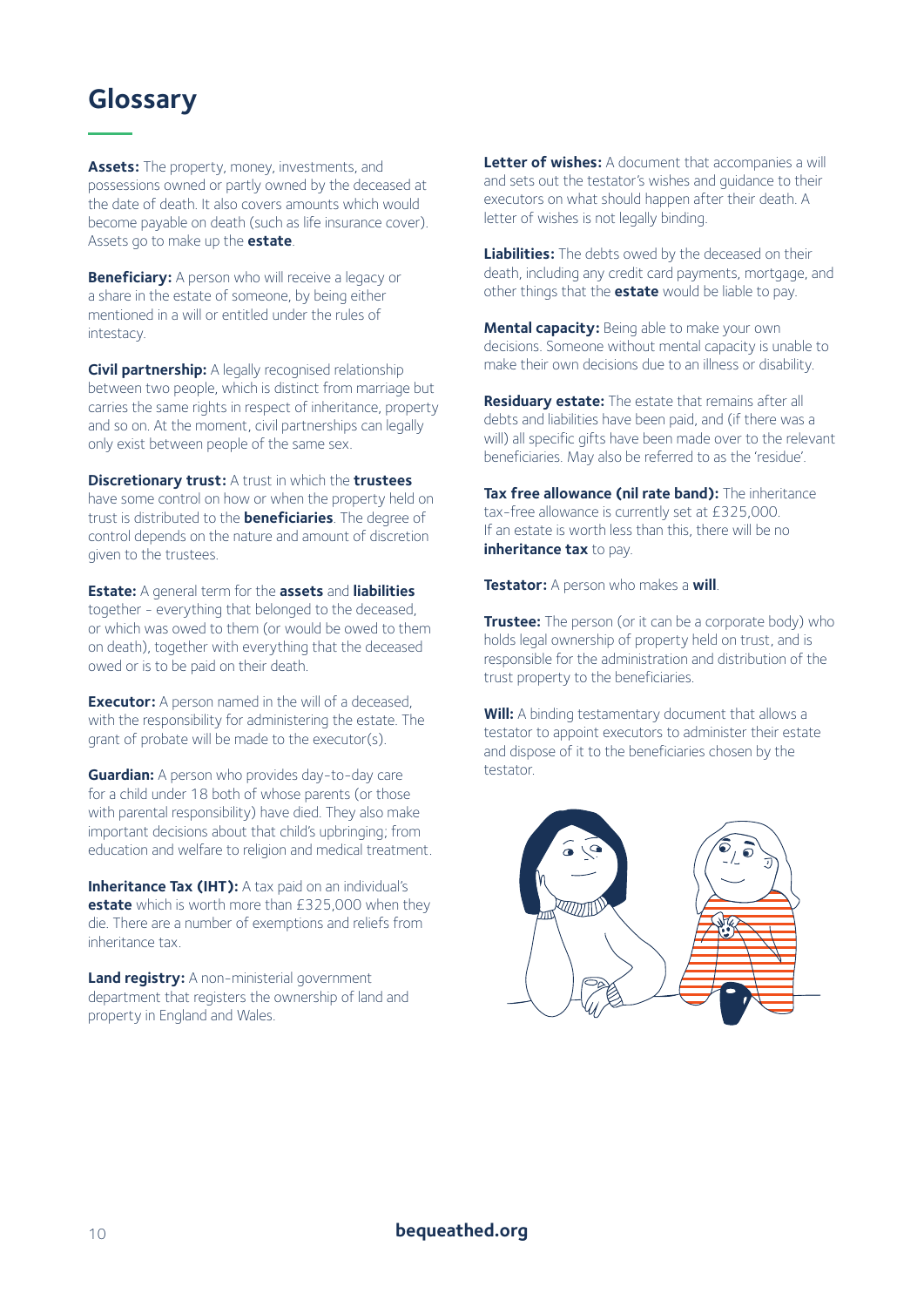

**Once you've gone through this guide and made all of the notes you want to, go online to bequeathed.org/ depaul to create an account and get started on your will.**

**If there's anything you're not sure about as you go through the online interview just use the chat facility to ask for help. We'll be happy to give you all the guidance and support you need to complete your draft will. The legal professional you speak to in your free appointment will discuss everything with you and confirm the will caters for your needs.**